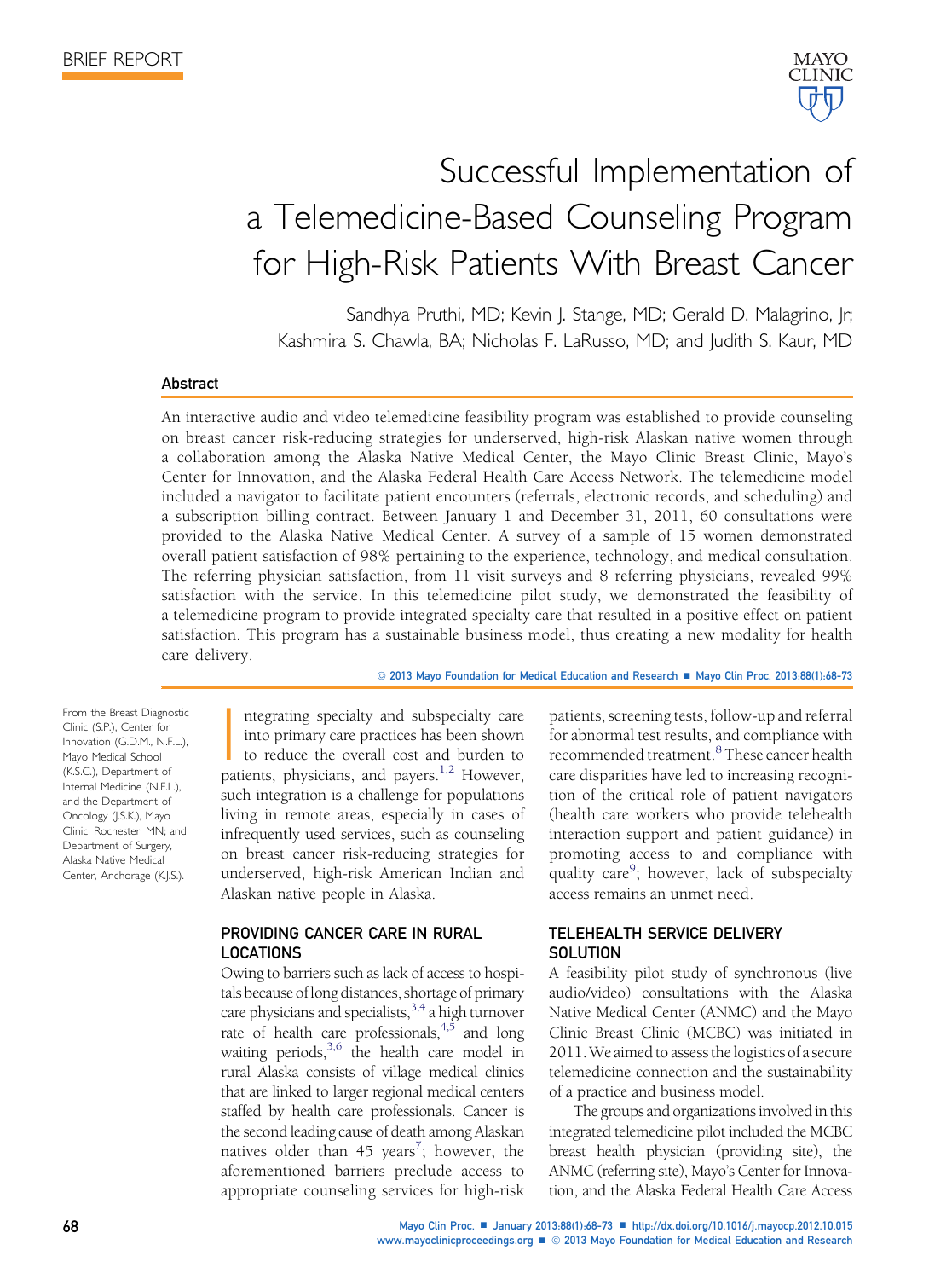Network. The breast health physician is an internist with expertise in benign and malignant breast disease who provides consultative care and an individualized management plan to patients at increased risk for breast cancer. The ANMC provides comprehensive medical services to American Indians and Alaskan natives, is Alaska's only level II trauma center, and is the main hub of medical care supporting regional clinics throughout Alaska. The Center for Innovation employs ateam of designers, project managers, and administrative staff to design and enable innovative models of care internally and externally to Mayo Clinic. The Alaska Federal Health Care Access Network is managed by the Alaska Native Tribal Health Consortium and provided the telehealth platform to share health care data through firewalls and across organizations and to ensure secure transmission of Health Insurance Portability

and Accountability Act information. This technology supported the clinical workflow of patient medical information between the ANMC and Mayo Clinic.<sup>10</sup>

# **LOGISTICS**

The high-risk breast consultation is initiated by a referring health care professional at the referring site. The breast health specialist at the providing site provides counseling and an individualized management plan and makes recommendations for tests or consultations, if required, in breast imaging, pathology, oncology, surgery, genetics, and psychology, all of which are available in Anchorage.

# Telemedicine Process

The Figure depicts the telemedicine process. Essential considerations include identification



Health Care Access Network; ANMC = Alaska Native Medical Center; EMR = electronic medical record; GT modifier = a billing code showing that the professional service was delivered via an interactive audio and video telecommunication system.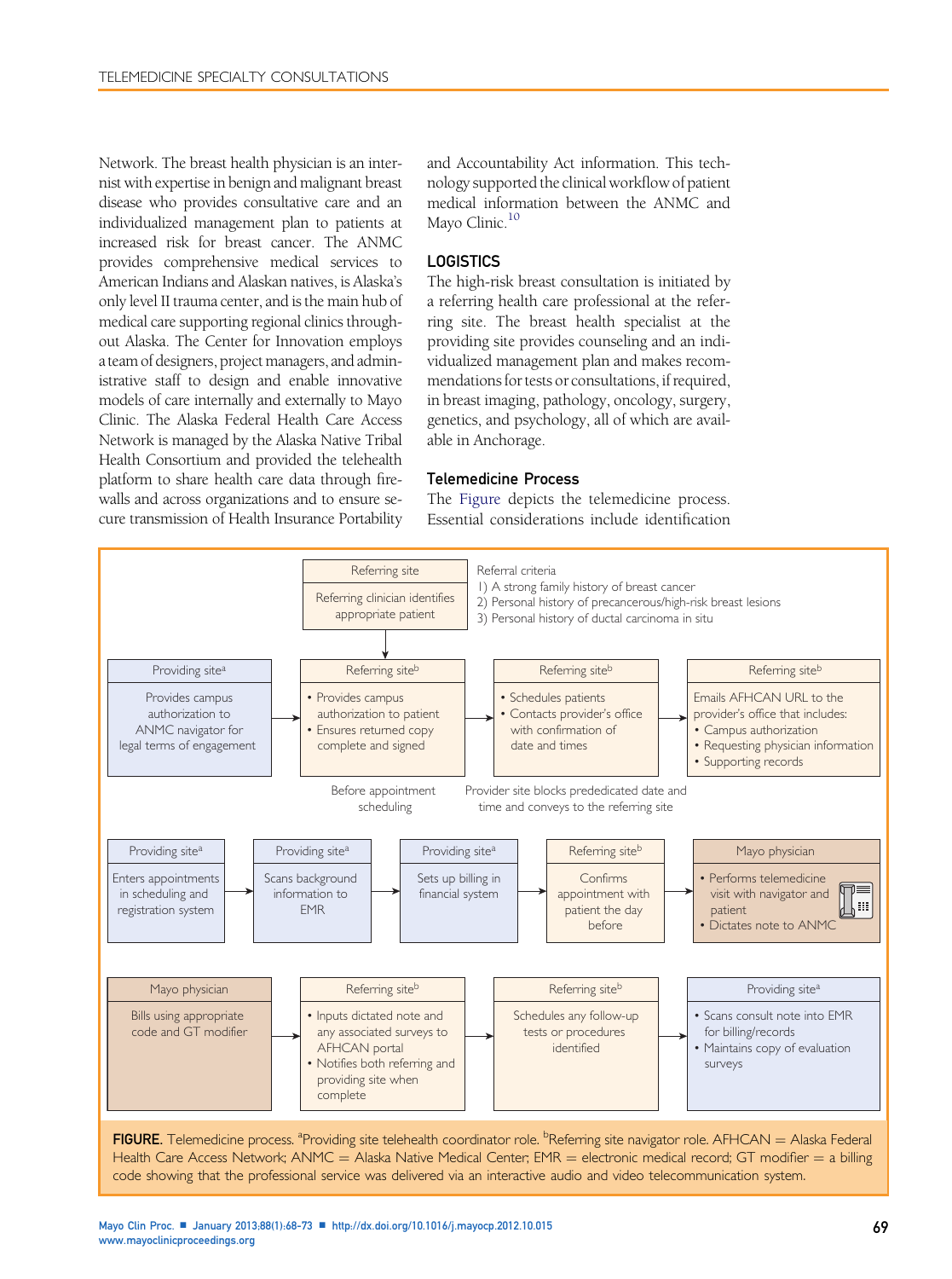and understanding of the initial referral criteria to meet the needs of the patient and the referring provider. The use of a navigator (referring site) and a telehealth coordinator (providing site) are essential for successful execution of the service owing to the individual site's unique needs and workflows. The navigator in this telemedicine model was an employee of the ANMC and was required to follow the confidentiality policy of the hospital. This was a clinical administrative role in the Department of Surgery as an appointment coordinator and did not require a medical background. The navigator received on-the-job training with the breast health physician for this telehealth program.

In some cases, the navigator coordinated the patient's travel needs and logistics. The calendar template for telehealth consultations was designed with 3 patients (30- to 45-minute consultation slots) every 2 weeks set up as a block of time. The navigator is available in the telemedicine room to facilitate the telemedicine connection and to provide electronic support in the case of dropped calls to the providing site, to provide the patient with printed educational materials, and to ensure a smooth process of patient movement between appointments.

## Billing/Subscription Model/Licensing/ **Credentialing**

So as not to violate the Stark Law and unfair practices, the fee structure for this model of care must be at fair market value to not entice referrals based on preferential treatment. Initially, this program was set up using a standard fee-forservice designation with a GT modifier (used for Medicare, etc, to denote "via interactive audio and video telecommunications system").<sup>1</sup> This is applicable in most situations inwhich a consultation has occurred from a remote providing site. For the feasibility program, however, a subscription model/contract was put in place in which the referring site would become the thirdparty payer and be able to bill as desired to the patient population. This, thereby, eliminated the providing site's requirement for specific patient insurance information, making it more transparent to the patient. A special subscription model registration form was designed. In addition, modifications to the providing site's billing system to triage these patients through the finance organization were put in place.

Since the billing is not direct to a patient, insurer, or Medicaid/Medicare but instead is under contract to a referring organization, typical reimbursement codes are not required but are provided as a convenience. The cost per consultation time is equivalent to the standard face-to-face visit charged by the providing institution. It is at the discretion of the referring organization whether to submit the billings to a patient's payer or to absorb the cost, which can be justified owing to a decrease in overall burden of care (minimization of travel, etc, normally paid by the Indian Health Service or the institution) or potential downstream processes revenue. Downstream revenue from additional required tests or procedures are typically in a higher margin category than are consultative services. To aid in the transition of care, the providing specialty physician became licensed in the State of Alaska and became credentialed at the hospital, as requested by the referring site bylaws to allow the same authority as an on-site physician regarding ordering tests and procedures and providing additional care.

## Technology Used

In early 2011, we installed a desktop telecommunication system (EX60; Cisco Systems Inc) that was set up in close proximity to the specialty physician's place of work in a designated "telemedicine room." The list price of a comparable unit is approximately \$12,000. The new telecommunication system's image allows for the patient to see the physician as lifelike in size as possible, which is important to provide the "experience of the physician behind the desk" view to the patient. Additional features include presentation sharing, document sharing, and self-view features that allow each site to ensure that an appropriate image is being shared. This system incorporates a direct-dial connection and is based on universal standards that allow for connectivity to a variety of systems from mobile solutions to personal computers and professional-grade products.

A personal computing-based Voice over Internet Protocol application with enhancements, including high-definition applicability, was assessed. However, the quality of the experience (audio and video) still highly depends on the selected camera, network infrastructure, computer, microphone, and speakers used by both sites. To ensure adequate resolution,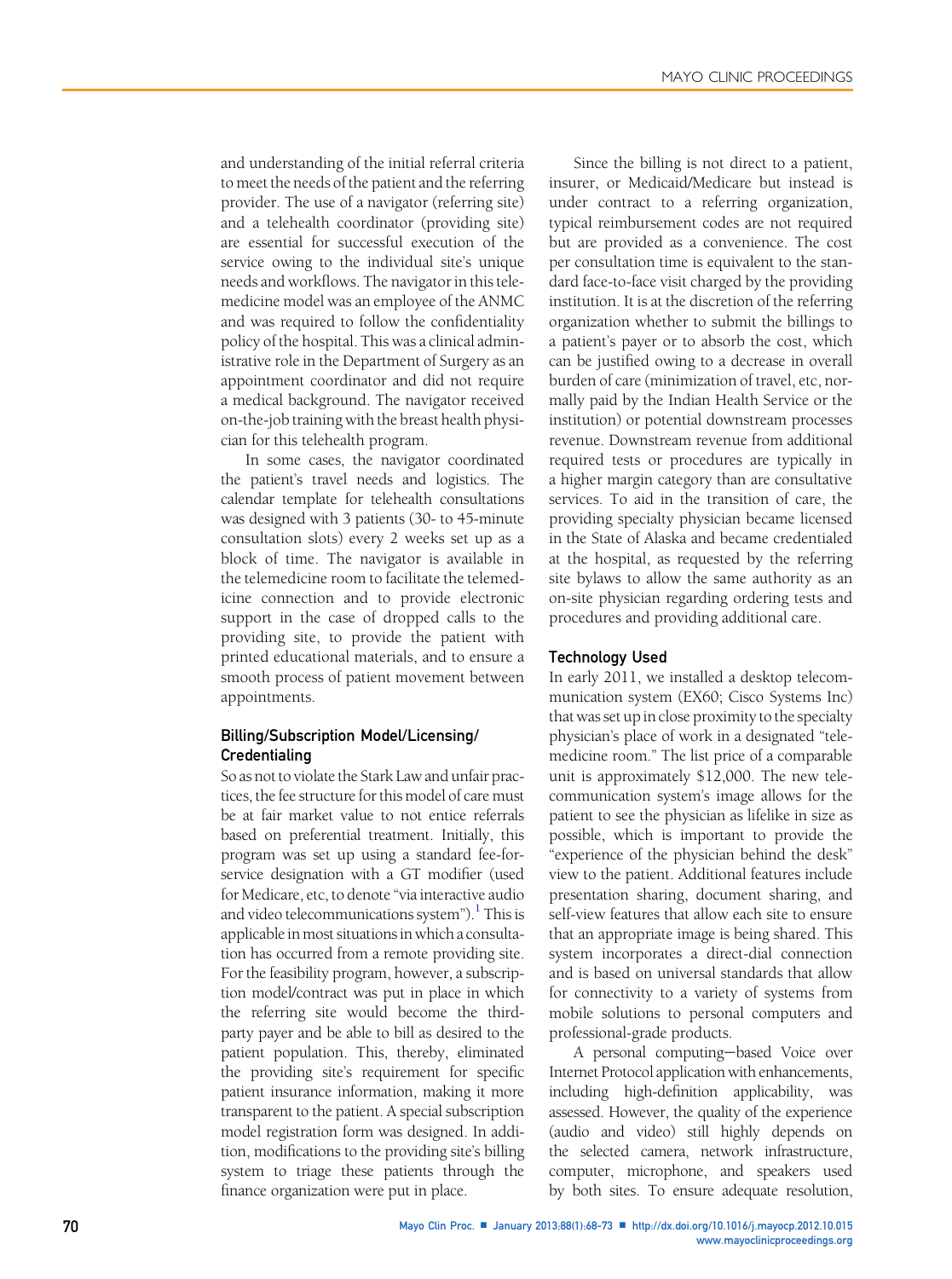especially when using presentations, videos, or document sharing, the professional-grade product was determined to be best for this "base" system and improved the experience at both sites. Most applications today are secure, using some form of encryption. The minimum requirements for Mayo Clinic include using an Advanced Encryption Standard algorithm with a crypto key length of at least 128 bits. Skype (as an example of a Voice over Internet Protocol solution) standardly uses 256-bit encryption. In the future, as more decentralization is desired, trade-offs of features vs need will continue to be considered for evaluation.

#### Counseling and Communication

Communication and developing relationships between the providing site staff and the referring site staff is critical to establishing trust and confidence in who and what is being provided. Education and mode of communication can be accentuated by use of the electronic environment and the ability to share and view personalized risk assessment models and computerized medical graphics and video. The goal is to engage the patient and simulate the experience of a face-to-face visit. The clear synchronized movement to audio is important to the patient's perception of quality. The setting in the room at the providing site needs to portray a professional environment. Displaying a logo picture associated with the providing site that is visible on the wall behind the physician helps maintain the relationship with the providing site.

#### CLINICAL VOLUME

Of the 60 unique consultations between January 1 and December 31, 2011, there were 2 no-shows (3.3%), a rate equivalent to that seen in the MCBC with the face-to-face consultations.

# PAYMENT POTENTIAL OF THE TARGET **MARKFT**

Direct patient billing was not performed; the justification of service costs to the clinic or institution is based on savings accrued by avoiding the costs that would have been incurred by traveling to a center for specialty care. For the providing site, the charge is approximately equivalent to the reimbursement for a face-to-face patient encounter.

# PATIENT AND REFERRING PHYSICIAN **SATISFACTION**

A program evaluation was conducted by a random sampling of patients selected by the navigator ( $N=60$ ), of whom 15 (25%) completed the survey. Ninety-eight percent reported good or excellent satisfaction with the service (Table 1). Disruption in service during the call (dropped calls) was a concern. Systems compatibility and bandwidth are critical for uninterrupted interaction, visibility of the physicians, and optimal use of online graphic educational materials and documents. Initial experience with a video conference room system was suboptimal given the distance between the video screen and the microphone, making the conversation less personable. This visual perception is an important part of the "face-to-face telemedicine" experience.

A random sample of 8 referring physicians were surveyed (representing 11 visits), with 98% reporting good and excellent satisfaction with the quality of the consultation and addressing patient questions and concerns.

## **DISCUSSION**

This pilot study demonstrates the feasibility of designing and sustaining a telemedicine program for women at high risk for breast cancer in Alaska. To our knowledge, this is the first program involving direct patient-tophysician (face-to-face) telemedicine interaction

#### TABLE 1. Patient Satisfaction Data

|                                                                                    | Rating scale $(N=15)$         |          |                                                    |          |                           |     |
|------------------------------------------------------------------------------------|-------------------------------|----------|----------------------------------------------------|----------|---------------------------|-----|
| Question                                                                           | $100% =$<br>Fxcellent/<br>yes | good     | $50% =$<br>90%= Neutral/ 10%= Poor/ Total<br>maybe | fair     | $0\% =$<br>n <sub>O</sub> | %   |
| How would you rate the overall<br>experience of your telemedicine<br>consultation? | $\overline{2}$                | 3        | $\Omega$                                           | $\Omega$ | $\Omega$                  | 99  |
| Were you satisfied with the<br>telemedicine consultation?                          | 15                            | $\Omega$ | $\Omega$                                           | $\Omega$ | $\Omega$                  | 100 |
| Was it easy to see and hear the<br>specialist?                                     | 4                             | $\Omega$ | $\Omega$                                           | $\Omega$ | $\mathsf{I}$              | 93  |
| Would you use this telemedicine<br>service again?                                  | 15                            | $\Omega$ | $\Omega$                                           | $\Omega$ | $\Omega$                  | 100 |
| Would you recommend this<br>telemedicine consultation                              |                               |          |                                                    |          |                           |     |
| service to others?                                                                 | 4                             | $\Omega$ |                                                    | $\Omega$ | $\Omega$                  | 97  |
| Were all your questions answered?                                                  | 15                            | ∩        | $\Omega$                                           | $\Omega$ | $\Omega$                  | 100 |
| Overall                                                                            |                               |          |                                                    |          |                           | 98  |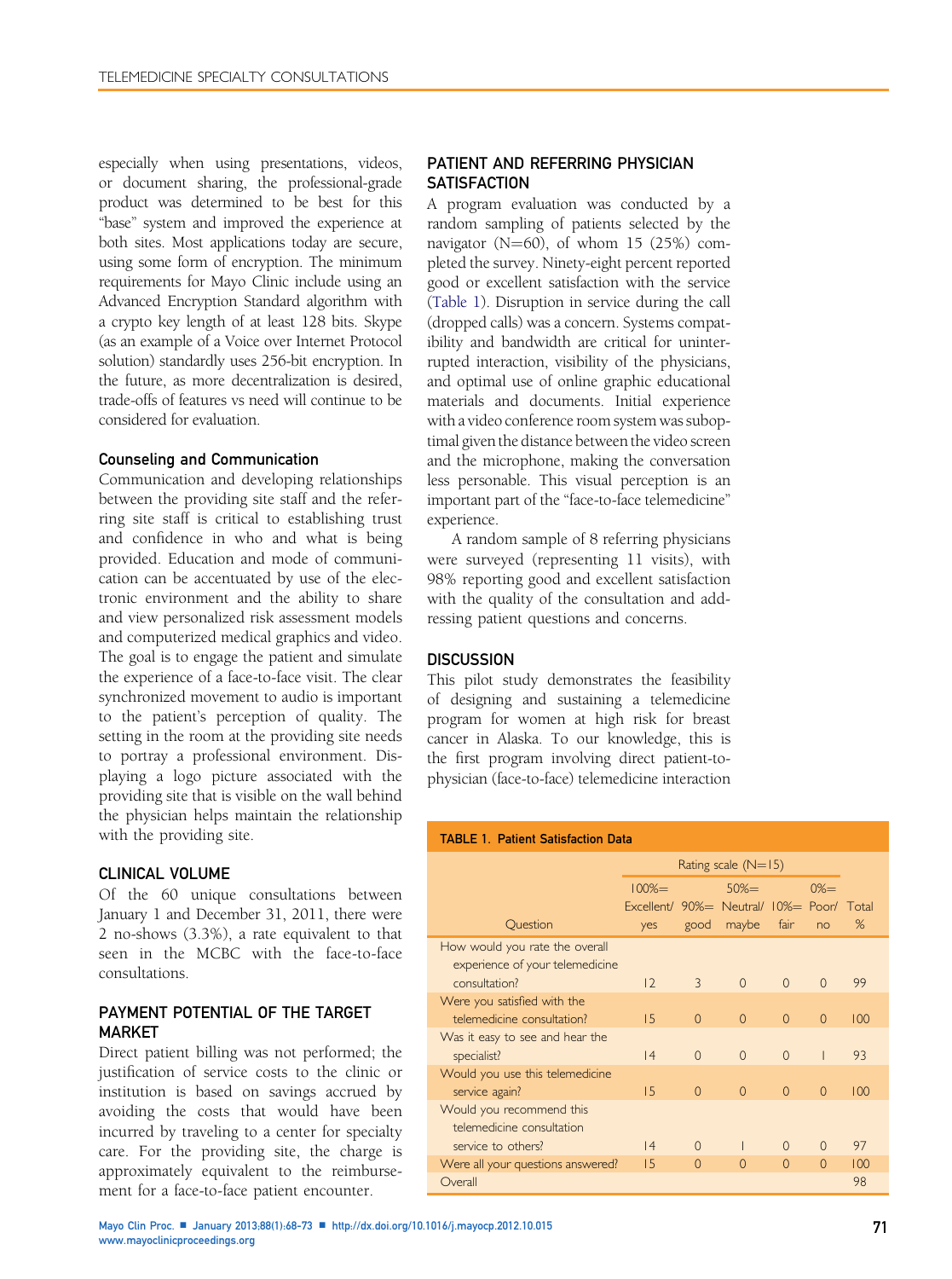with the assistance of a navigator demonstrating improved access especially for patients in rural areas. Preliminary data are indicative of a high level of patient and referring physician satisfaction, with no security breaches and a very low no-show rate. Eliminating the expenses associated with travel is an obvious advantage.

Selected issues identified through this program included time to implementation, technology support, logistics associated with dual-site appointment coordination due to time zone differences, and recruitment and retention of a dedicated navigator and telehealth coordinator (Table 2). Availability of dedicated resources, open communication, and a concise project plan that both teams support are also important to implementing and sustaining a successful program. Selecting compatible systems that support the bandwidth and personal health data proves to be critical to the overall experience. Patient and physician satisfaction regarding care is greatly improved when the technology does not become the inhibitor.

Implementation of the optimal reimbursement model is critical. In this pilot study, normal fee-for-service payments were not used. Models (such as implemented in this case) suggest that local downstream services, or integration of the specialist reducing overall costs of care, may outweigh the standard feefor-service approach. Not addressed, however, are the staffing costs associated with the dualsite logistics of record transfers, scheduling, registration, rooming, technology support, and billing. The referring and providing sites require a navigator and a telehealth coordinator, respectively, to coordinate and facilitate the integration of a telehealth program. Further work must be done because these tasks are not optimized today by the use of technology or processes, partially due to the lack of industry

#### TABLE 2. Factors to Consider When Implementing a Telemedicine Program

Time to implementation

Technology matching and support

Logistics associated with dual-site coordination and implementation (transfer of medical records, maintaining 2 medical records of documentation of care) Reimbursement and payment model

Cost implication of coordination and downloading patient records

Scheduling of appointments

Licensing and credentialing

Recruitment of a dedicated navigator and telehealth coordinator

standards in place for integration of health record systems or interfacing portals. Integration of specialty care is clearly the right thing for the patient and the payer, but with twice the infrastructure and one fee, today it must be sustainable through either downstream services, grants, or other sources, such as institutional philanthropy.

In the future, appropriate reimbursement models may eliminate duplication of services, and expanding licensing and credentialing based on a US-widetelemedicine license could enhance services across state lines. For telemedicine to be sustainable and successful, business models need to be supported via government reimbursement and lifting of licensure barriers that discourage telehealth models of health care delivery.

Possible future programs include expansion to additional remote locations closer to the patient's home, integration into workflows of collaborating clinics, and piloting models that can use mid-level providers. This will require and facilitate an additional understanding of the business models and variations that may be expected from a variety of sites due to size, location, and specialty care needs to ensure that the processes and billing models are flexible enough to meet the needs of the referring and providing sites.

#### **CONCLUSION**

This pilot program successfully demonstrated the feasibility of establishing a sustainable telemedicine service to the underserved rural population in Alaska. Elements critical to the success of this program were the interinstitutional collaboration, the availability of dependable technology, and a patient navigator. In addition, preliminary data suggest a high level of patient and physician satisfaction. Going forward, future telemedicine programs should assess financial impact, patient satisfaction, and outcomes. Such information will contribute to continued innovations in telehealth care delivery in a costeffective manner.

#### ACKNOWLEDGMENTS

We thank Margaret Sherman, MS, RN, Lisa Butrum, AA, and Roxanne Benson for their administrative support; Amy Abernethy, MD, and Arif Kamal, MD, from Duke University for sharing their expertise and for reviewing the